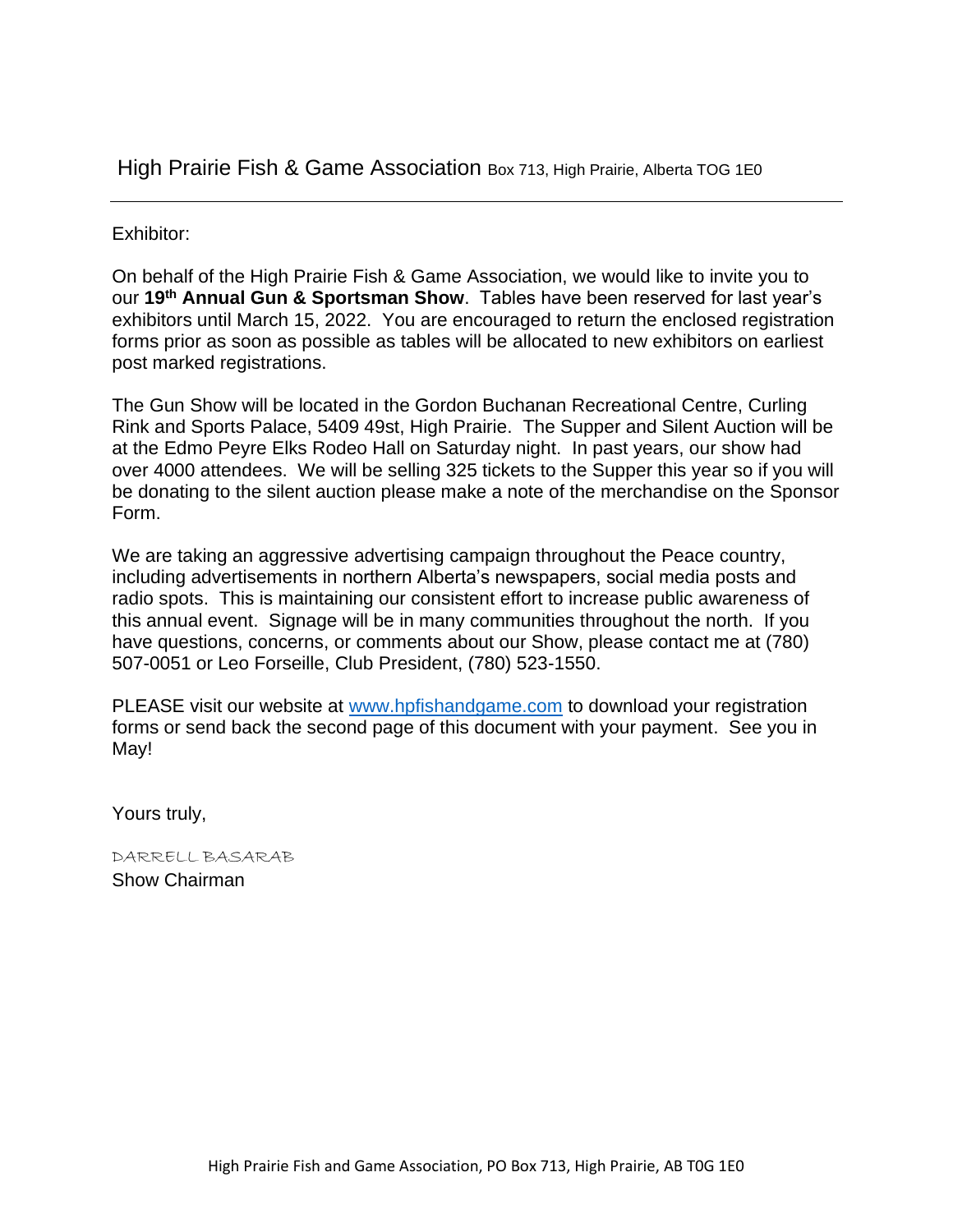|                                       |             | HPFGA Gun & Sportsman Show Registration May 14 & 15, 2022                                                                                                  |
|---------------------------------------|-------------|------------------------------------------------------------------------------------------------------------------------------------------------------------|
|                                       |             |                                                                                                                                                            |
|                                       |             |                                                                                                                                                            |
| Mailing Address:                      |             |                                                                                                                                                            |
|                                       |             |                                                                                                                                                            |
|                                       |             | (if you are a new exhibitor, please ensure that your email address is included)                                                                            |
| Gun Arena $\square$                   |             | _____ Tables at \$60.00 each \$ ______                                                                                                                     |
| Home Business Arena $\Box$            |             | $\frac{1}{2}$ Tables at \$60.00 each \$                                                                                                                    |
|                                       |             | <b>Sportsman Arena</b> $\Box$ 10x10=\$250 $\Box$ 20x20=\$600 $\Box$ 40x40=\$1000 $\Box$                                                                    |
|                                       |             | Type of Tables Preferred (if available) WALL TABLES ______ CENTER TABLES _______                                                                           |
|                                       |             | Description of items that you are selling/displaying: __________________________                                                                           |
|                                       |             | I, the exhibitor, have read and agree to abide by the attached rules,                                                                                      |
|                                       |             | Extra Wrist Bands for exhibitor's lounge required (2 supplied with booking) @ \$5.00 each.                                                                 |
| <b>Adults</b>                         | \$20.00     | Tickets for Dinner and Silent Auction - Saturday, May 14, 2022 at the Elks Rodeo Hall                                                                      |
| Youth (10-14)<br>Under 10             | <b>Free</b> | $$10.00$ # of Tickets                                                                                                                                      |
|                                       |             | Payment Methods: Cash, E-transfer to <b>hpfishandgame@hotmail.com</b> or Cheque.<br>All cheques must be payable to High Prairie Fish and Game Association. |
| Mail completed forms with payment to: |             | High Prairie Fish & Game Association PO Box 713, High Prairie, Alberta T0G 1E0                                                                             |
|                                       |             |                                                                                                                                                            |

High Prairie Fish and Game Association, PO Box 713, High Prairie, AB T0G 1E0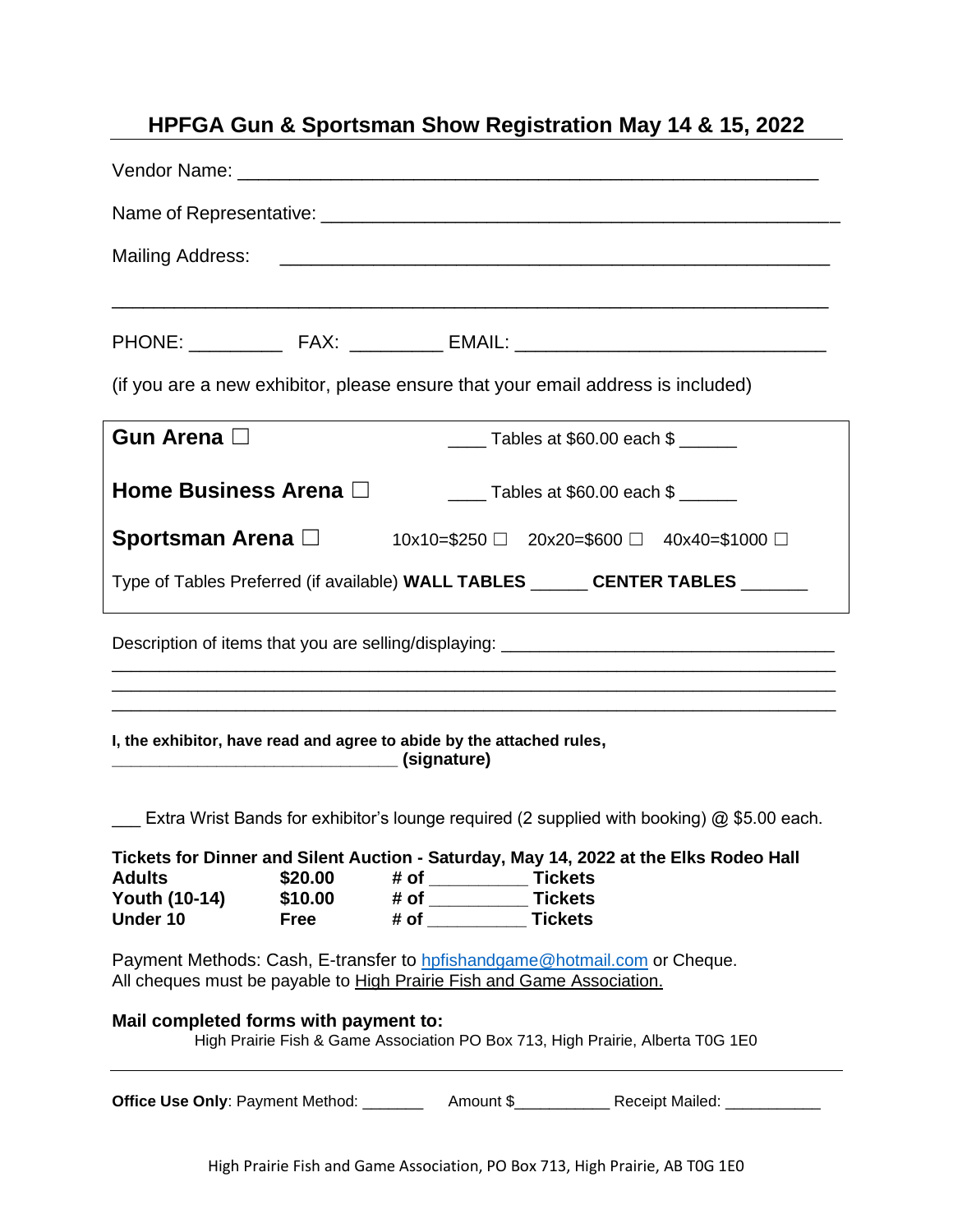To assist you through the process, we wanted to share a bit of information about our Show.

On the day of set up and take down, vehicles can be driven into the Arenas for unloading and volunteers will be available to assist.

Tables are booked on a first come first serve basis. Previous year attendees will have first choice to re-book the tables they reserved last year until **March 15, 2022**, after which they will be allocated by date of registration. To avoid disappointment, please book early.

#### **When we receive your payment and registration it will secure your table(s)**.

#### **SHOW RULES:**

1. Participants must wear Wrist Bands ALL WEEKEND to have access to the facilities (2 will be supplied with your registration. \$5.00 for Each Additional wristband). Only registered exhibitors get wristbands.

2. You are responsible for your tables at all times. Theft and misuse can happen. The High Prairie Fish & Game Association is not responsible for lost, stolen or damaged articles.

3. It is your responsibility to comply with local and federal firearm laws. Information regarding "Authorization to Transport Restricted or Prohibited Firearms" may be obtained from the Canadian Firearms Center at 1-800-731-4000.

4. NO EXHIBIT SHALL BE REMOVED FROM ANY HALL before the close of the Show on Sunday (3:30pm MAY 15, 2022). Other exhibitors and the public expect a full show until closing time on Sunday.

5. Security is provided 24/7.

6. Vendors will use only their allotted space! If extra floor space is required it must be prebooked.

7. All vendors must register at the Show Office to receive their show packages before they can unload and set up. (Sports Palace Lobby). Volunteers will be available to assist with set up and take down.

8. Pets will not be allowed in any portion of the facility due to food regulations.

9. No Smoking

10. If you are preparing and/or selling food at your table, you must submit the "Special Event Food Vendor Package" to Alberta Health Services 30 days prior to the Show. If you have questions about this requirement, please email Deanna at [deannabasarab@hotmail.ca.](mailto:deannabasarab@hotmail.ca)

#### **Vendors will receive confirmation in the mail with receipt, exhibitor's wrist bands and supper tickets, if applicable. Please bring this package with you to the show.**

**If you have not received confirmation of booking by April 22, 2022, please call Darrell at 780 507-0051 or email [hpfishandgame@hotmail.com](mailto:hpfishandgame@hotmail.com)**